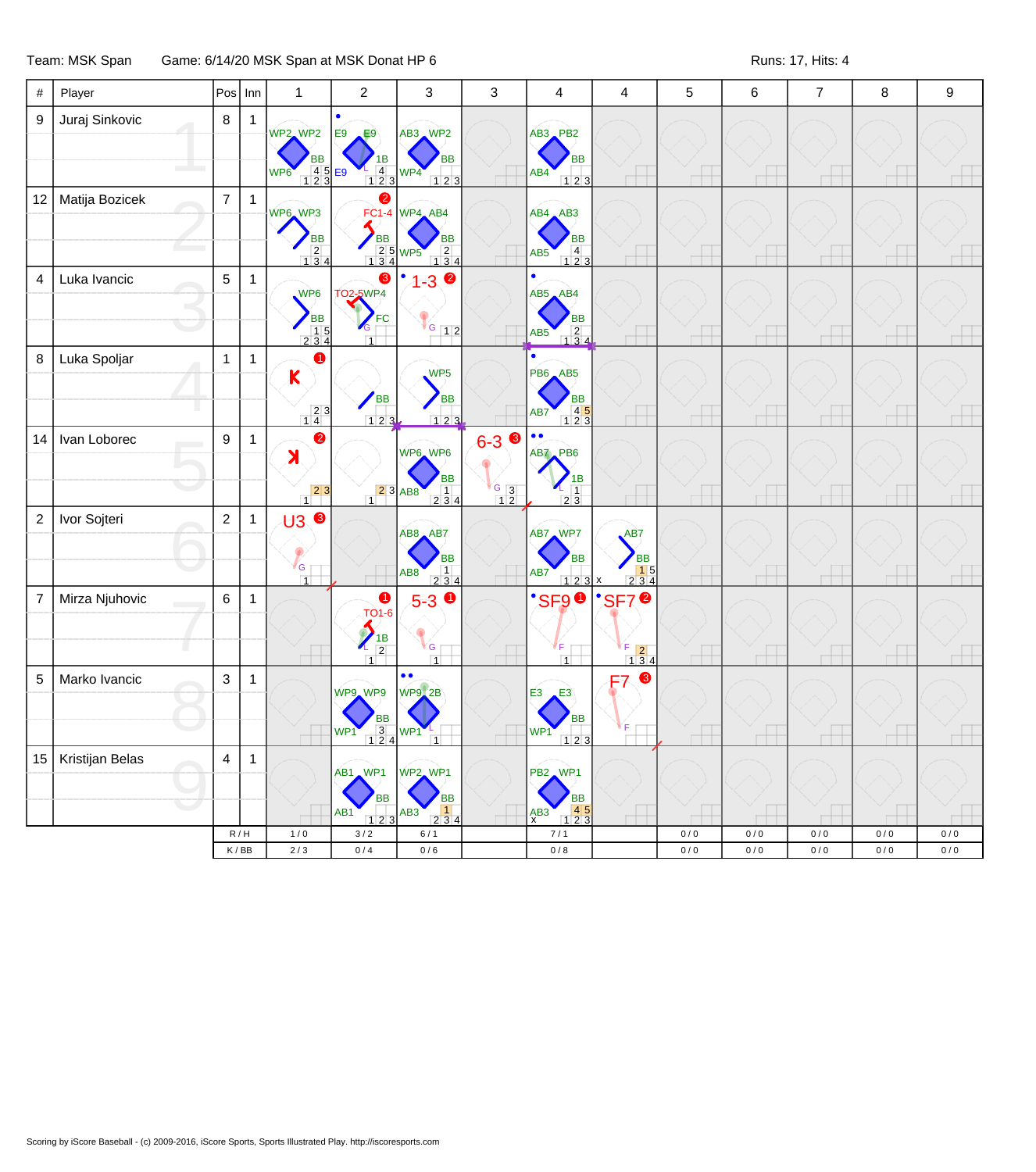Team: MSK Donat Game: 6/14/20 MSK Span at MSK Donat HP 6 Runs: 7, Hits: 5

| $\#$           | Player             | Pos                      | Inn                                                               | $\mathbf{1}$                                                       | $\mathbf 2$                                    | $\mathfrak{Z}$                                          | $\overline{4}$                                                             | 5                  | 6                  | $\overline{7}$ | 8                  | 9                  |
|----------------|--------------------|--------------------------|-------------------------------------------------------------------|--------------------------------------------------------------------|------------------------------------------------|---------------------------------------------------------|----------------------------------------------------------------------------|--------------------|--------------------|----------------|--------------------|--------------------|
| 17             | Petar Curic        | $\bf 8$                  | $\mathbf{1}$                                                      | WP4, WP2                                                           | $\bullet$<br>F <sub>8</sub>                    |                                                         |                                                                            |                    |                    |                |                    |                    |
| $\mathbf{H}$   | 'n,                | $\mathbf{1}$             | $\overline{4}$                                                    |                                                                    |                                                |                                                         |                                                                            |                    |                    |                |                    |                    |
|                |                    |                          |                                                                   | E6<br>12<br>WP <sub>5</sub>                                        | F<br>$12$                                      |                                                         | HR<br>$\overline{2}$<br>$\overline{1}$                                     |                    |                    |                |                    |                    |
| 20             | Dominik Marasovic  | $\overline{5}$           | $\overline{1}$                                                    | $\bullet$                                                          | $\bullet$<br>WP4 OT2                           |                                                         | WP5_AB4                                                                    |                    |                    |                |                    |                    |
| $\mathbf{H}$   | $\mathbf{u}$       | $\mathbf{1}$             | $\ensuremath{\mathsf{3}}$                                         | $\mathsf K$                                                        | 1B                                             |                                                         | ΙB                                                                         |                    |                    |                |                    |                    |
| $\mathbf{H}$   | $\mathbf{u}$       | 8                        | $\overline{4}$                                                    | $\begin{array}{ c c }\n\hline\n1 & 2 & AB4 \\ \hline\n\end{array}$ | $\overline{1}$                                 |                                                         | $\begin{array}{c}\n 45 \\  123\n \end{array}$<br>X                         |                    |                    |                |                    |                    |
| 23             | Thiago Sato        | $\mathbf{1}$             | $\mathbf{1}$                                                      | WP5, WP4                                                           | AB4 WP4                                        |                                                         | 2                                                                          |                    |                    |                |                    |                    |
| $\mathbf H$    | $\mathbf{u}$       | 5                        | $\sqrt{3}$                                                        | <b>BB</b>                                                          | <b>BB</b>                                      |                                                         | K                                                                          |                    |                    |                |                    |                    |
| $\mathbf{H}$   | $\mathbf{u}$       | 6                        | $\overline{4}$                                                    | $\begin{array}{c}\n4 \\ 123\n\end{array}$<br>AB <sub>5</sub>       | 1<br>AB4<br>234                                |                                                         | $\begin{array}{c c} 2 & 3 \end{array}$                                     |                    |                    |                |                    |                    |
| 12             | Jans Edwards Terry | $\,6$                    | $\mathbf{1}$                                                      |                                                                    | $\bullet \bullet$<br>❸                         |                                                         |                                                                            |                    |                    |                |                    |                    |
| $\mathbf{H}$   | $\mathbf{u}$       | 5                        | 4                                                                 | AB <sub>5</sub><br><b>BB</b>                                       | <b>FC6-4</b><br>1B                             |                                                         | WPS<br>1B                                                                  |                    |                    |                |                    |                    |
|                |                    |                          |                                                                   | $\begin{array}{ c c c c }\n\hline\n1 & 2 & 3 & 4 & x\n\end{array}$ | $\frac{-23}{14}$                               |                                                         | $\overline{1}$                                                             |                    |                    |                |                    |                    |
| 18             | Luka Bekic         | $\overline{2}$           | $\mathbf{1}$                                                      | $\bullet$<br>$5 - 3$ $\circ$                                       |                                                |                                                         | 8<br>F <sub>3</sub>                                                        |                    |                    |                |                    |                    |
|                |                    |                          |                                                                   |                                                                    | <b>FC</b>                                      |                                                         |                                                                            |                    |                    |                |                    |                    |
|                |                    |                          |                                                                   | G                                                                  | $\mathcal{L}_{\text{G}}$                       |                                                         | ΙF.<br>$12$                                                                |                    |                    |                |                    |                    |
| 15             | Goran Kricka       | $\mathbf{3}$             | $\mathbf{1}$                                                      | $1 - 3$                                                            |                                                | $\bullet$<br>FORZ WP7                                   |                                                                            |                    |                    |                |                    |                    |
| 18             | Luka Krstic        | $\overline{\phantom{a}}$ | 3                                                                 |                                                                    |                                                | <b>BB</b>                                               |                                                                            |                    |                    |                |                    |                    |
| $\mathbf H$    |                    | 3                        | $\overline{4}$                                                    | $\mathbf{G}$ 1                                                     |                                                | $\begin{array}{c} 2 \\ 1 \ 3 \ 4 \end{array}$           |                                                                            |                    |                    |                |                    |                    |
| 19             | Paulo Skibola      | $\overline{7}$           | $\mathbf{1}$                                                      |                                                                    | WP2_PB8                                        | 0<br>5                                                  |                                                                            |                    |                    |                |                    |                    |
|                |                    |                          |                                                                   |                                                                    | D <sub>3P</sub> B                              |                                                         |                                                                            |                    |                    |                |                    |                    |
|                |                    |                          |                                                                   |                                                                    | $\frac{1}{2}$ <sup>31</sup><br>AB <sub>2</sub> | $\begin{array}{ c c }\n\hline\n-45 \\ 123\n\end{array}$ |                                                                            |                    |                    |                |                    |                    |
| 13             | Dario Coza         | $\overline{\mathbf{4}}$  | $\mathbf{1}$                                                      |                                                                    | AB2 WP2                                        | $6 - 39$                                                |                                                                            |                    |                    |                |                    |                    |
|                |                    |                          |                                                                   |                                                                    | <b>BB</b>                                      |                                                         |                                                                            |                    |                    |                |                    |                    |
|                |                    |                          |                                                                   |                                                                    | 1<br>AB <sub>2</sub><br>$234$                  | G                                                       |                                                                            |                    |                    |                |                    |                    |
| $\overline{7}$ | Luka Komadina      | $\boldsymbol{9}$         | $\overline{1}$                                                    |                                                                    | $\bullet$                                      |                                                         | $\mathbf{H}$ $\mathbf{0}$                                                  |                    |                    |                |                    |                    |
|                | Nikola Bilan       | $\boldsymbol{9}$         | $\overline{4}$                                                    |                                                                    | K                                              |                                                         |                                                                            |                    |                    |                |                    |                    |
|                |                    |                          |                                                                   |                                                                    | 12                                             |                                                         | $\begin{array}{ c c c c c }\n\hline\n & 12\n\end{array}$<br>$\overline{3}$ |                    |                    |                |                    |                    |
|                |                    |                          | $\mathsf R\,/\,\mathsf H$<br>$\mathsf K\,/\,\mathsf{B}\mathsf{B}$ | $2/0$<br>$1/2$                                                     | $4/2$<br>$2\,/\,2$                             | $0\,/\,0$<br>0/1                                        | $1/3$<br>$1/0$                                                             | $0/0$<br>$0\,/\,0$ | $0\,/\,0$<br>$0/0$ | $0/0$<br>$0/0$ | $0/0$<br>$0\,/\,0$ | $0/0$<br>$0\,/\,0$ |